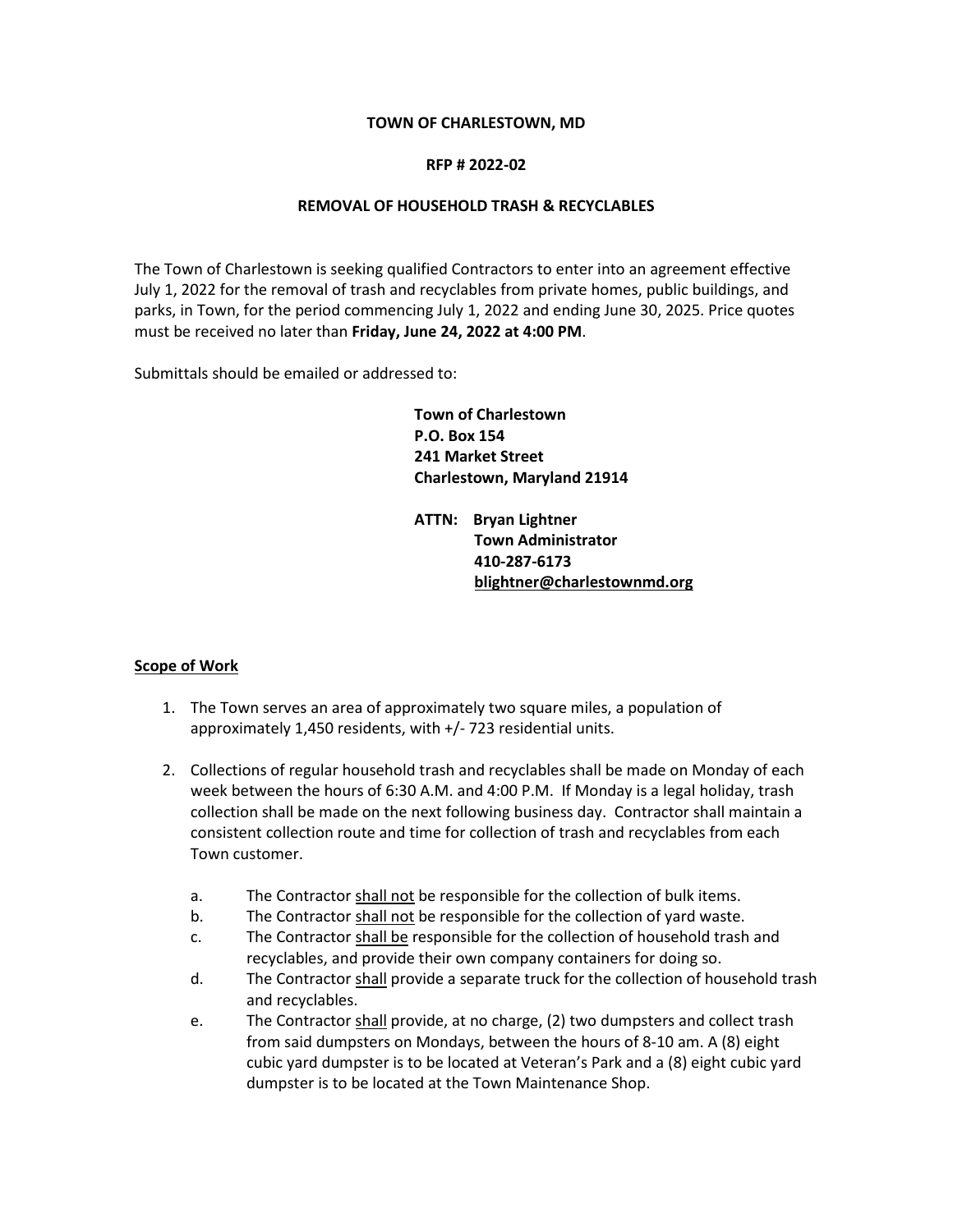- f. The Contractor shall empty Town trash can liners listed on "Attachment 1". All trash can liners will be removed from their containers and placed at curb side by the Town Maintenance staff prior to the scheduled collection hours on Mondays, between the hours of 8-10 am.
- 3. Contractor shall arrange for the proper disposal of all trash and recyclable items in a manner satisfactory to the Health Department of Cecil County and in conformity with regulations of the Cecil County Landfill and the State of Maryland.
- 4. After emptying recyclable and trash containers, the Contractor shall neatly place them on the premises from which they were collected.
- 5. The Contractor shall furnish all equipment and labor necessary to comply with this contract at its expense.
- 6. If the Contractor refuses to collect any recyclables, trash or other acceptable items from any residence within the Town of Charlestown, said Contractor shall provide the Town with notice of same within twenty-four (24) hours of the time when collection should have been performed. The Contractor will advise the Town why collection was refused.
- 7. The Contractor shall hold the Town harmless from any liability incurred as a result of the negligent conduct or willful misconduct of the Contractor's business in the Town of Charlestown and agree to defend or reimburse the Town for any expenses incurred by the Town as a result thereof in the Town of Charlestown.

## **8. Failure to Complete Collection Schedule:**

- a. Should the Contractor fail to complete a regularly scheduled collection on the appropriate day within the specified time, the Contractor shall forfeit a sum equal to one-fourth (1/4) of the payment for that month.
- b. If the Contractor fails to complete two (2) collections in one calendar month, the Contractor shall forfeit one-half (1/2) of the monthly payment.
- c. If three (3) collections are not completed per the contract, the Contractor shall forfeit three fourths (3/4) of the payment for that month.
- d. If a regularly scheduled collection is not completed on the specified day due to weather conditions or street conditions, which effectively prohibit trash and recyclables collection, the above provisions for forfeiture shall not apply, provided said collection is completed as soon as possible.

# **9. Failure to Perform:**

.

a. If the Contractor violates or refuses to perform fully any provisions of this Contract, or if it shall appear to the Town that the Contractor is or may be liable to the Town or to a resident or other entity within the Town of Charlestown for damage or injury to person or property which is not fully covered by insurance, then the Town may withhold such amount as may be reasonably necessary to secure or pay for such damages to the Town or the injured party. The Town may declare the withheld amount to be then used for or applied to the damage caused by the Contractor. The remedies provided for in this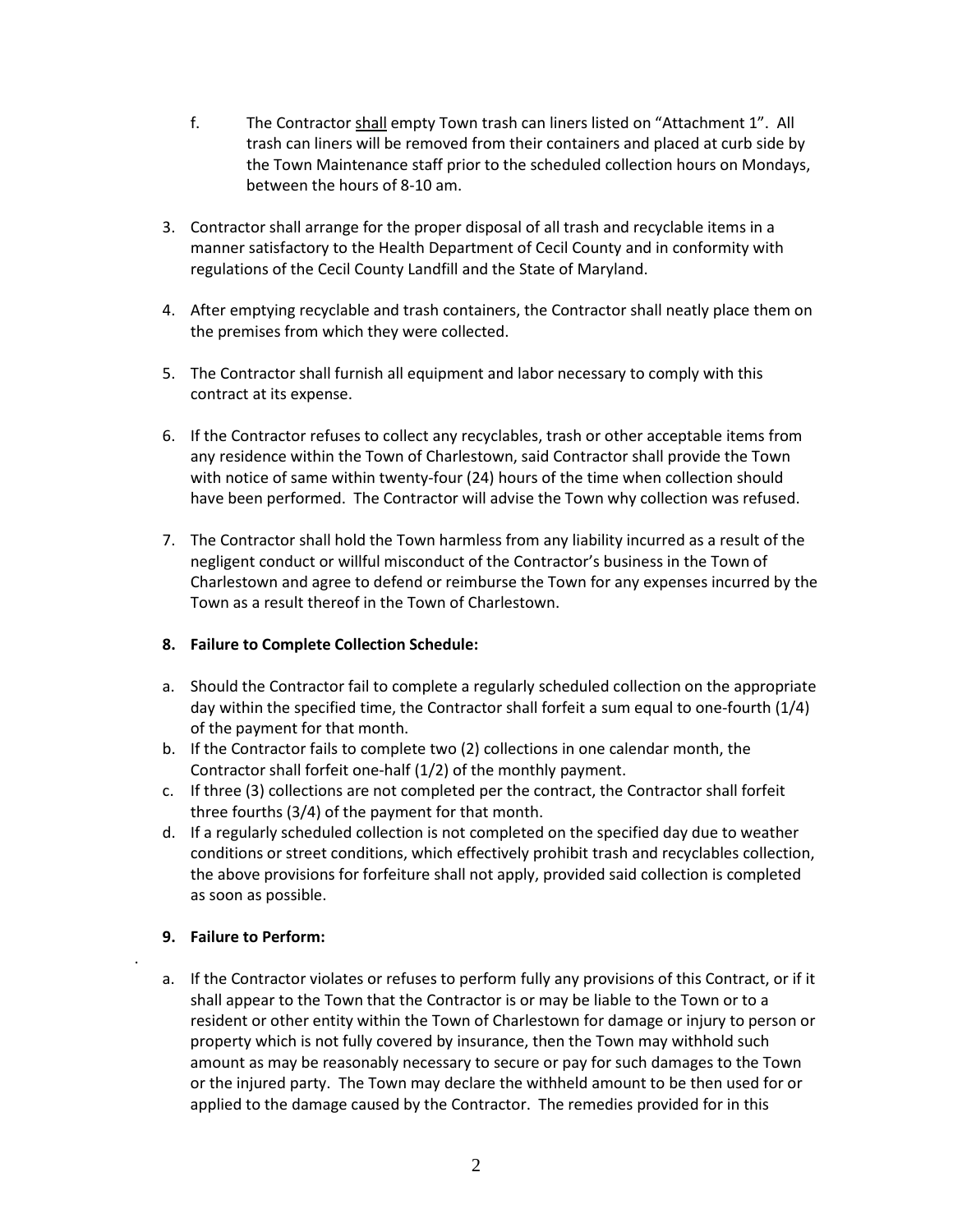paragraph are in addition to and not exclusive of the remedies elsewhere provided for in this Contract or by law.

- b. For purposes of this Contract, any damage or breach caused by an employee, equipment, or agent of the Contractor shall be considered damage or breach caused by the Contractor.
- c. Should the Contractor fail to complete more than three (3) scheduled collections in any one year; or should any proceedings be initiated to declare the Contractor insolvent or bankrupt, either voluntarily or involuntarily, including any proceeding pursuant to Chapter 11 of the Bankruptcy Code or any assignment for the benefit of creditors; or should any other material breach of this Contract by the Contractor occur, the **Town may cancel the contract**. This provision is to reflect the difficulty of enumerating all the damages which the Town will suffer due to a violation of this Contract.

## **Proposals**

- 1. Proposals shall include:
	- a. Cover sheet with contractor's name, address, phone, fax, email, and contact information.
	- b. Bid price, including all materials and services required to fulfill the Scope of Work. Partial or incomplete bids will not be accepted.
		- **1) The term of the contract will commence July 1, 2022 and end June 30, 2025.**
		- 2) The number of residential units to be serviced by the Contractor, as of July 1, 2022, are **seven hundred and twenty-three (723).**
		- 3) The total Contractor fee, per month, per residential unit -
		- 4) The total Contractor fee, per month, based on the total number of residential units indicated in Section (2) above -
- 2. The Town of Charlestown is exempt from sales tax and no such tax will be included in the bid price. A tax-exempt certificate will be provided upon request.
- 3. Proposals will be exempt from disclosure until the evaluation and selection process has been completed.
- 4. Residential units may be added periodically. When this event occurs, the Town will notify the Contractor within (15) fifteen days of such additions. The Contractor will bill the Town, the next billing period, for each additional residential unit at the awarded contract cost per residential unit.
- 5. The fee per residential unit, which the Town shall pay the Contractor, should include any anticipated change in TIP fees imposed by the Cecil County Landfill and should be held firm for year one (1) of the contract period July 1, 2022 – June 30, 2023.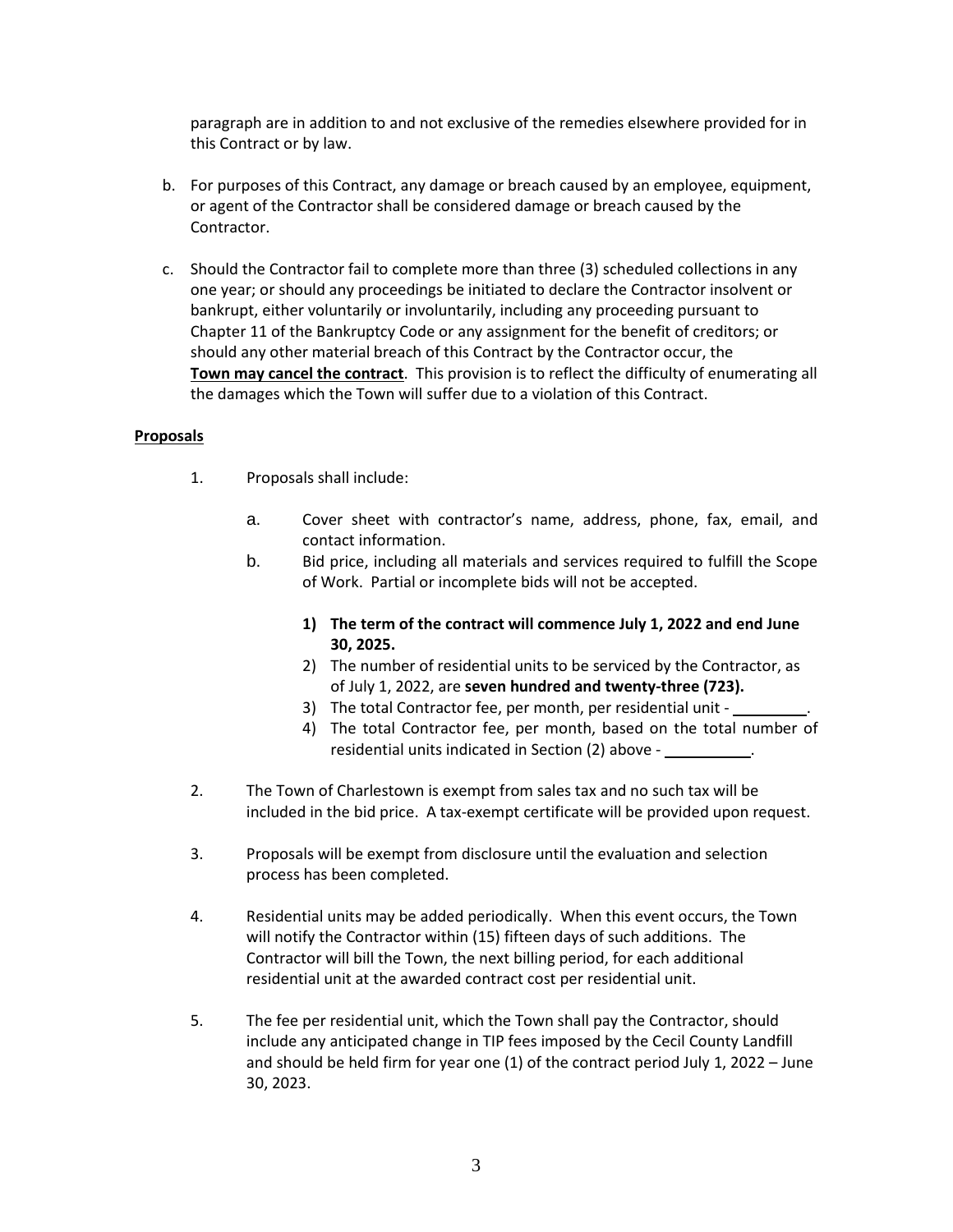6. It is the intent of the Town to request pricing to be held firm for the duration of the contract. If, however, the Contractor shall incur additional TIP fees from the Cecil County Landfill, the Town will consider renegotiating a one-time increase in year two and year three of the contract. If this event occurs, proposed pricing should be in place by June 1 of the proposed year. The Contractor shall provide documentation of any TIP fee increase.

## **Questions**

All questions pertaining to this RFP shall be directed to:

## **Bryan Lightner, Town Administrator**

**Town of Charlestown 241 Market Street P.O. Box 154 Charlestown, MD 21914 [blightner@charlestownmd.org](mailto:blightner@charlestownmd.org) 410-287-6620 fax 410-287-6173 phone**

All additional questions must be submitted in writing via email or letter, and received by **Tuesday, June 14th at 5:00 PM**. A written response, including the question, will be emailed to all potential contractors.

## **General Requirements**

- 1. Compensation and Employer's Liability Insurance:
- a. The Contractor shall retain during the life of the Contract the Statutory Workmen's Compensation and Employer's Liability Insurance for all of their employees to be engaged in work on the project under this Contract.
- b. The Contractor shall not begin work until the Contractor has first filed with the Town satisfactory evidence that insurance of the above nature is in full force and effect. All insurance binders shall indicate that said insurance shall not be cancelled or changed without giving the Town of Charlestown thirty (30) days' written notice in advance.
- 2. Bodily Injury Liability and Property Damage Liability Insurance:
- a. The Contractor shall maintain, during the life of this Contract, Bodily Injury, Liability and Property Damage Liability Insurance to protect him while performing work covered by this Contract from claims for damages for personal injury, including accidental death, as well as claims for damages for property damage, which may arise from contract operations, whether such operations are by himself or by anyone employed by the Contractor and the amount of such insurance shall be not less than One Million Dollars (\$1,000,000)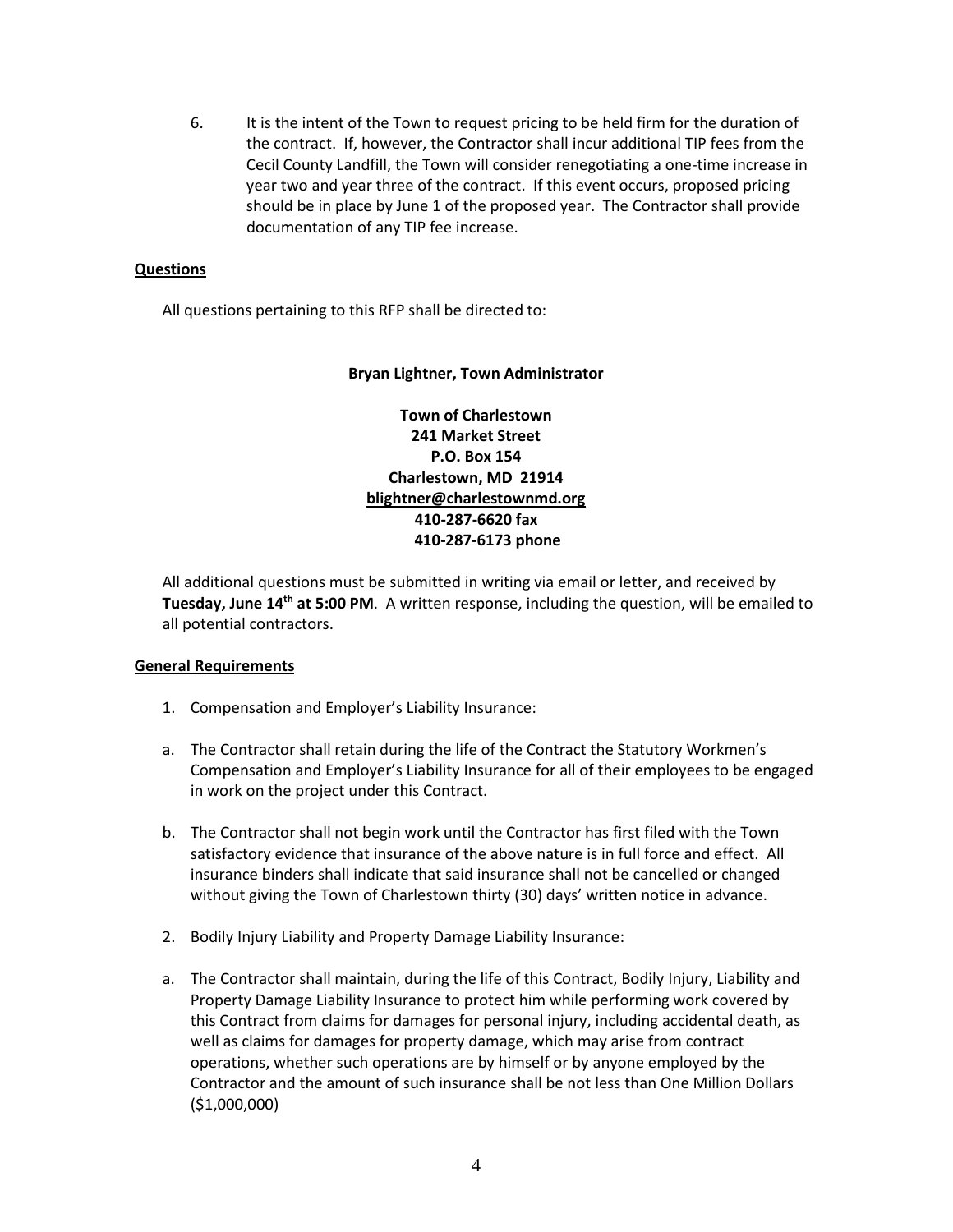- b. Bodily Injury Liability Insurance in an amount not less than One Million Dollars (\$1,000,000) for injuries, including wrongful death to any one person, and subject to the same limit for each person in an amount not less than One Million Dollars (\$1,000,000) on account of one accident.
- 3. Property Damage Liability Insurance in an amount not less than One Million Dollars (\$1,000,000) for damages on account of any one accident, and in the amount not less than One Million Dollars (\$1,000,000) for damages on account of all accidents.
- 4. If the Contractor so chooses, the Contractor may provide a single limit policy of liability insurance in an amount not less than Five Million Dollars (\$5,000,000).
- 5. The Contractor shall present to the Town written evidence of insurance coverage as required herein. Said insurance certificates shall state that the insurance coverage provided for therein shall not be cancelled or modified without thirty (30) days' written notice in advance to the Town.

## **Evaluation of Proposals**

#### **Review and Approval Process**

All proposals received by the closing deadline of **4:00 PM, Friday, June 24th, 2022**, will be reviewed by the Charlestown Town Administrator. The Charlestown Commissioners will further evaluate and award the contract on or before the next Town Meeting, **June 28th, 2022**.

#### **Rejections**

The Commissioners of Charlestown reserve the right to waive any informality and reject any or all bids, and to accept any or all proposals which in their judgment are in the best interest of the Town, or to re-advertise for a new bid.

## **Attachment 1**

Following are the locations of the trash can liners referenced in Sect. (2.), item (f.), page 1 of the "Scope of Work". All trash can liners will be removed from their containers and placed at curb side by the Town Maintenance staff prior to the scheduled collection hours on Mondays, between the hours of 8-10 am. The trash contents of the liners are often consolidated; thus, the number of liners may vary from week to week.

| Location:               | No. of Liners |
|-------------------------|---------------|
| <b>Athletic Complex</b> | 4             |
| Charlestown Cemetery    | 1             |
| Post Office             | 1             |
| Fairgreen Park          | 2             |